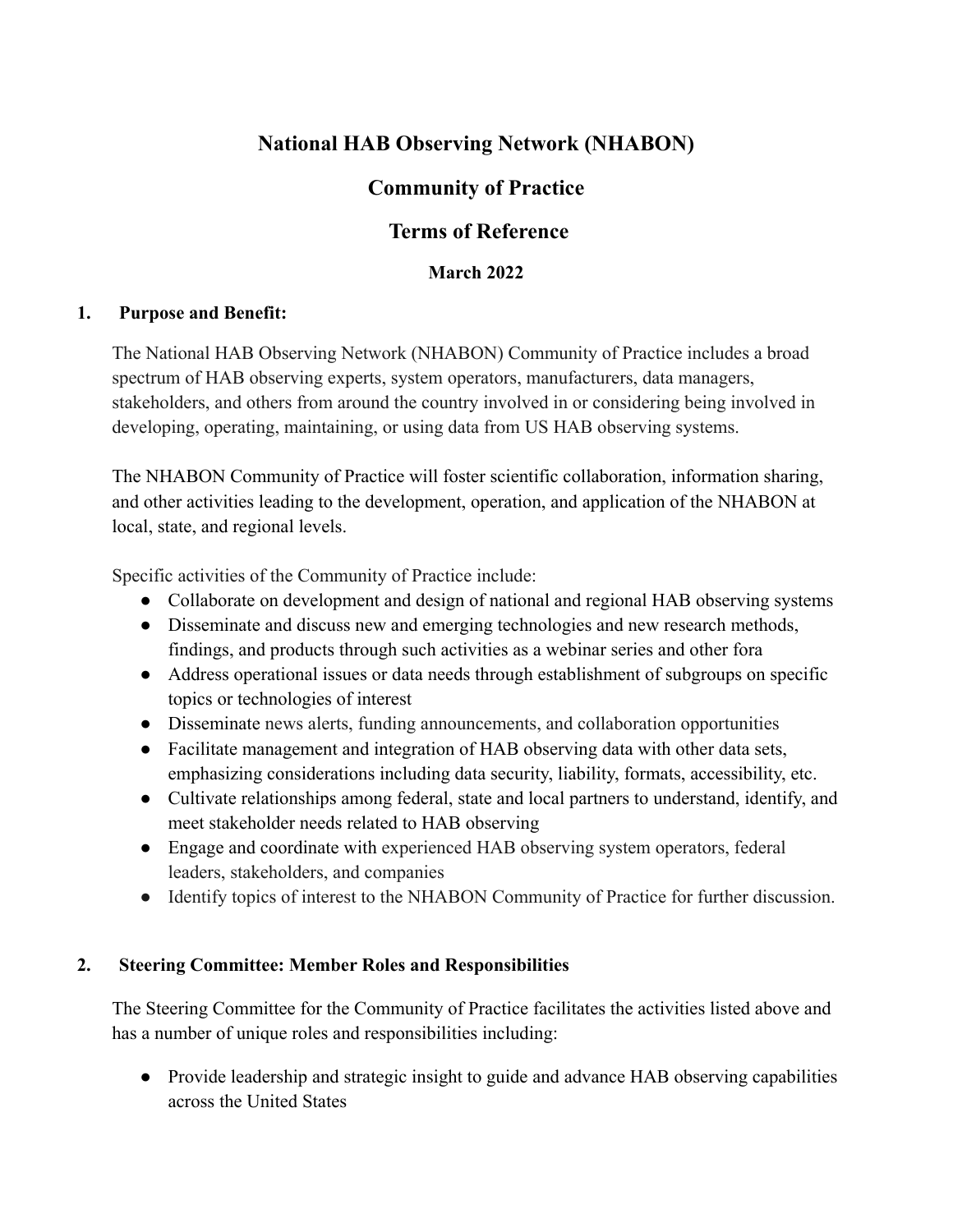- Serve as a point of contact for the Community
- Strive to foster active engagement by a wide diversity of participants
- Advocate for NHABON goals and objectives, including engaging the Community in targeted activities
- Identify and select discussion topics related to the operation of HAB observing systems, including troubleshooting issues, emerging issues, scientific and technological developments, and other issues related to the challenges of HAB observing
	- Sponsor forums for information exchange such as (but not limited to) webinars and town halls to facilitate the NHABON Community of Practice
	- Identify and contact potential speakers as necessary
- Connect with relevant networks and partners
- Guide development of NHABON communication and strategic documents
- Plan and attend monthly meetings, community events, and other activities as identified.

#### **3. Steering Committee: Governance and Selection**

The Steering Committee will consist of between 9-15 voting members who will each serve 3-year terms. Each year the Committee will solicit nominations and prepare a slate of candidates for election for a third of the membership by the existing Committee members in June of each year.

In preparing the slate of candidates, consideration will be given to ensure that the Committee make-up includes individuals that can provide a wide variety of relevant perspectives, experience, and expertise including, but not limited to, the following:

- Experience in HAB observing in broad geographic regions,
- Individuals from end-user and/or stakeholder communities including, but not limited to, tribes, states, fishermen, aquaculture industries, drinking water managers, recreational users and more,
- Sectoral interests and views that include, but are not limited to, industry, manufacturers, academia, state and federal government, and non-profit organizations,
- Experience that includes, but is not limited to, observing technology development, data management, training, early career, etc., with topic areas expanded as needs arise,
- Connection to international HAB observing efforts,
- Representation from vulnerable, underserved, or underrepresented communities, and
- Representation from government agencies.

As part of the nomination process, prospective Committee members or their nominators will be asked to submit a resume, and complete an application form with responses to the following questions: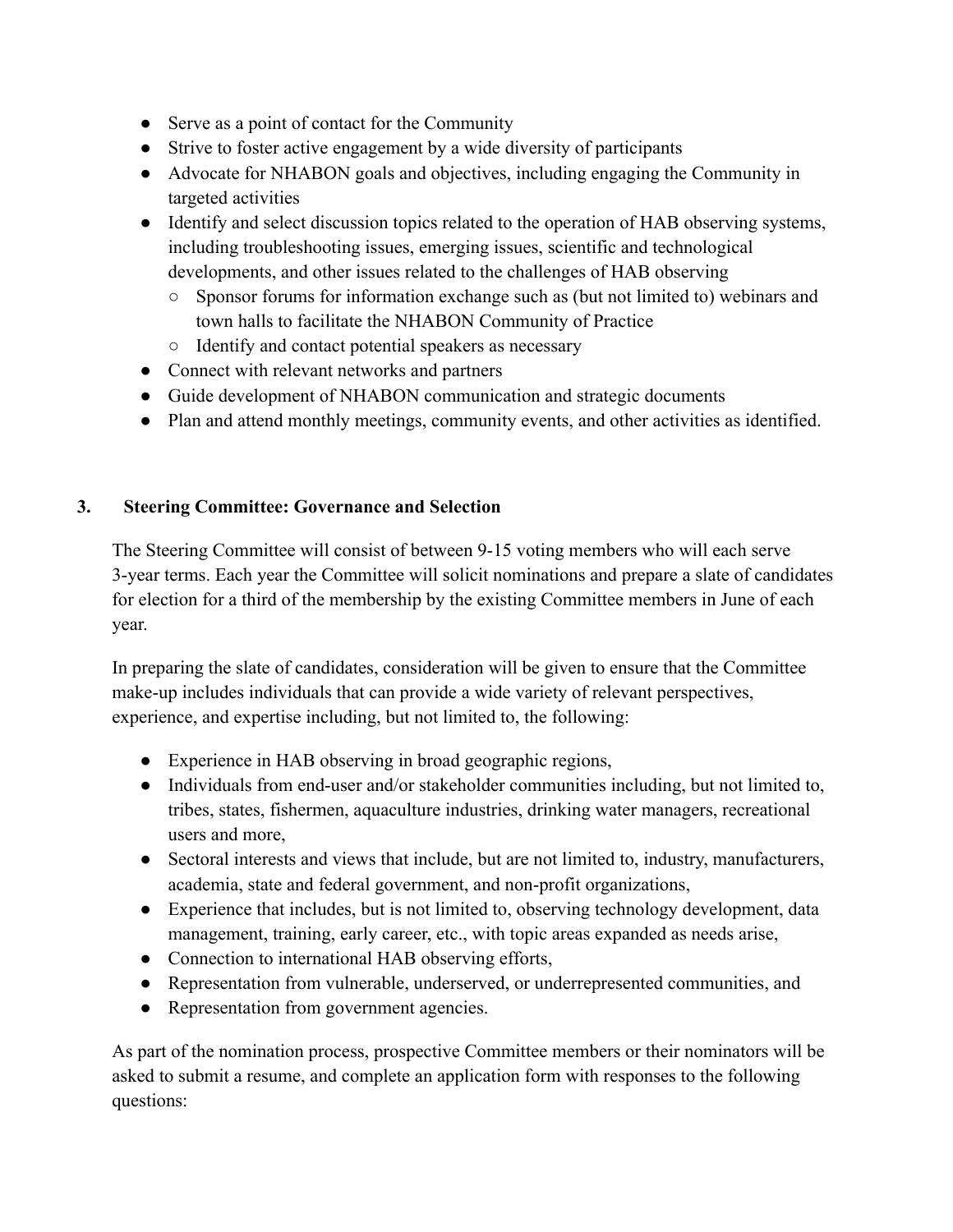- 1) Please describe the nominee's experience with HABs and/or observing systems.
- 2) Why would the nominee be able to contribute effectively as a Committee member?
- 3) Specifically, what do you think the nominee can help the NHABON achieve during their term?

Based on the submissions, the existing Committee will select new members serving a three year term.

To establish staggered terms for Committee members, the slate will be as follows for the initial year (July 1, 2022- June 30, 2023): a third of the nominations will be for 1 year terms (expires in 2023) : another third for 2 year terms (expired in 2024): and a final third for 3 year terms (expires in 2025).

The Committee may also invite ex-officio members to serve three year, renewable terms. These non-voting members can be federal representatives contributing scientific and program management perspectives or past Committee members. Annually, the Chair or Co-Chair will review ex-officio membership and seek input from the Committee on appropriate actions.

The voting members of the Steering Committee shall elect a Chair or Co-Chairs to serve for a term of three years. Chairs or Co-chairs may be re-elected for a second consecutive term. Elections will be held by July 1st in the appropriate year. Past Chairs may continue to serve on the Committee as ex-officio (non-voting) members.

If a Chair or Co-Chair steps down or is unable to fulfill the term of service, the other Co-Chair will serve as sole Chair until a replacement is determined. At any time, the Steering Committee may hold an election to fill a vacant Co-Chair position for the remainder of a three year term.

#### **4. Steering Committee: Functioning**

The Committee will perform its responsibilities through meetings, conference calls and/or electronic correspondence.

Committee members must be present (either at an in-person meeting or at a conference call) to vote. A quorum is required for a vote to be valid - herein defined as more than 50% of the regular membership. Votes will be decided by simple majority. Only regular and *ex officio* members may attend regular meetings.

Ad hoc committees may be formed, the composition of which may include members not on the Steering Committee. All ad hoc committees shall include at least one member of the Steering Committee whose responsibility shall be to report back. The objectives and composition of ad hoc committees will be reviewed every two years. Ad hoc chairs will provide updates at regular meetings and conference calls.